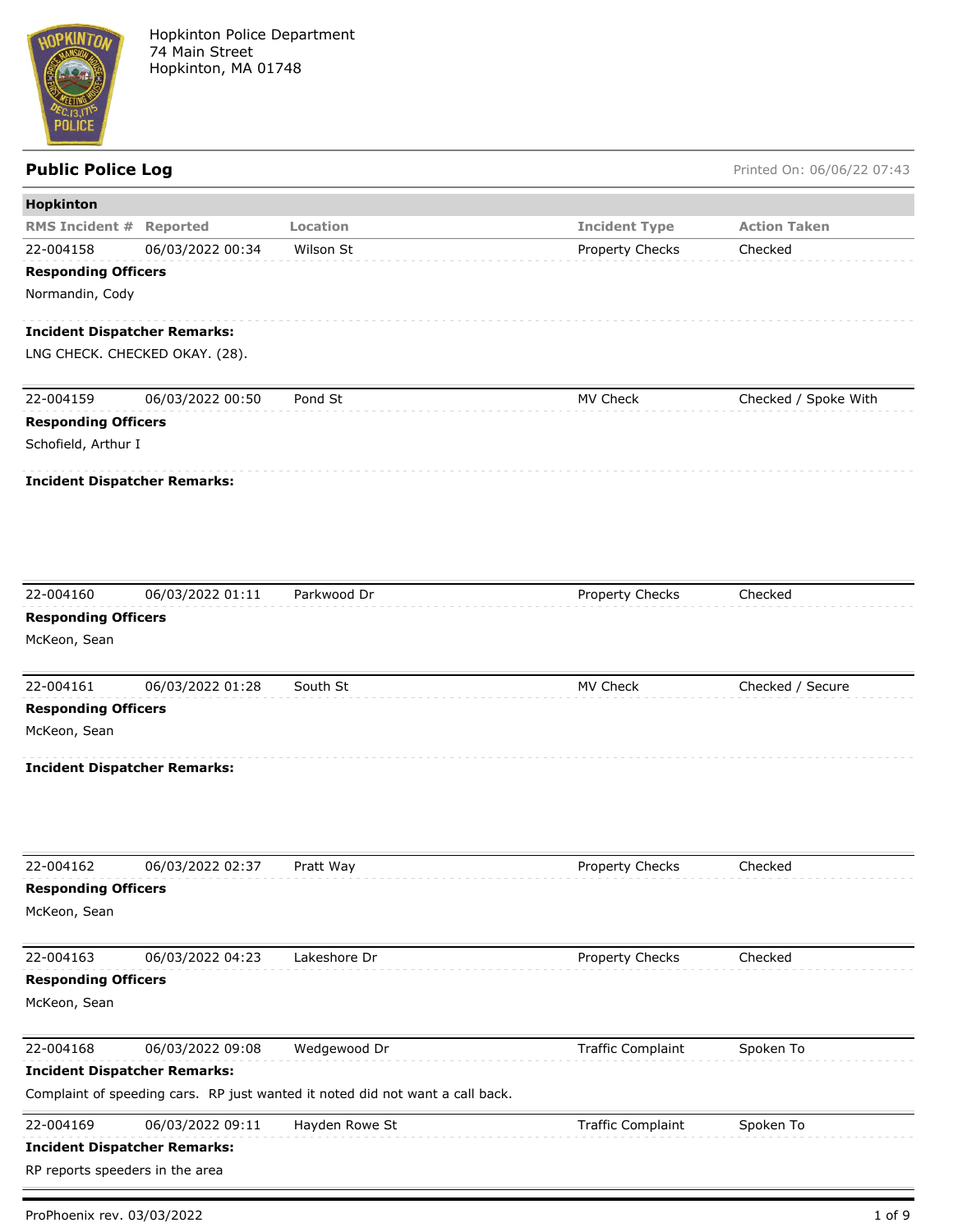

# **Hopkinton RMS Incident # Reported Location Incident Type Action Taken** 22-004170 06/03/2022 09:27 Hayden Rowe St Parking Complaint Gone On Arrival **Responding Officers** Dennis, Basit **Incident Dispatcher Remarks:** Principal called reporting a sedan parked by the school entrance. Area checked. 22-004171 06/03/2022 10:32 Wilson St Property Checks Checked **Responding Officers** Dennis, Basit

22-004172 06/03/2022 10:39 Wilson St Assist Fire Department Assisted

## **Responding Officers**

Dennis, Basit

### **Incident Dispatcher Remarks:**

Fire Alarm Activation. ACCIDENTAL SMOKE DETECTOR ACTIVATION

| 22-004177            | 06/03/2022 14:09 | Hayden Rowe St | Community Relations Completed |  |
|----------------------|------------------|----------------|-------------------------------|--|
| Daananding Afficana. |                  |                |                               |  |

**Public Police Log** Printed On: 06/06/22 07:43

## **Responding Officers**

Dennis, Basit

### **Incident Dispatcher Remarks:**

| 22-004178                  | 06/03/2022 15:13 | Elm St | <b>Community Relations</b> | Completed |
|----------------------------|------------------|--------|----------------------------|-----------|
| <b>Responding Officers</b> |                  |        |                            |           |
| Normandin, Cody            |                  |        |                            |           |

## **Incident Dispatcher Remarks:**

| 22-004179                  | 06/03/2022 15:13 | Hayden Rowe St | <b>Community Relations</b> | Completed |
|----------------------------|------------------|----------------|----------------------------|-----------|
| <b>Responding Officers</b> |                  |                |                            |           |
| Bennett, Joseph E III      |                  |                |                            |           |

### **Incident Dispatcher Remarks:**

| 22-004180                           | 06/03/2022 15:17 | Hayden Rowe St | <b>Community Relations</b> | Completed |
|-------------------------------------|------------------|----------------|----------------------------|-----------|
| <b>Responding Officers</b>          |                  |                |                            |           |
| Ekross, Robert C                    |                  |                |                            |           |
| Grimley, Brennan                    |                  |                |                            |           |
| <b>Incident Dispatcher Remarks:</b> |                  |                |                            |           |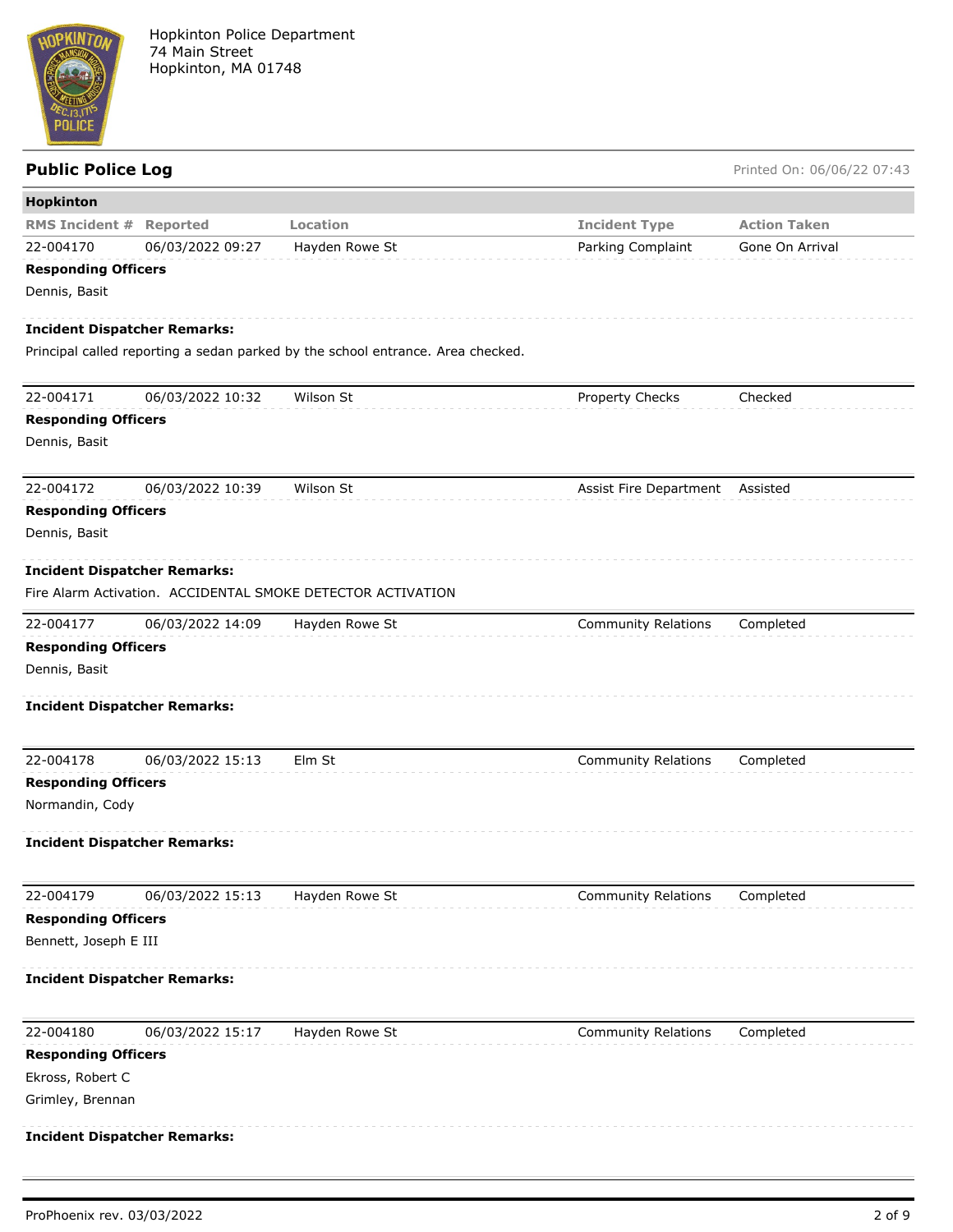

| <b>Public Police Log</b>   |                                           |                                                                              |                                                                                                                                                                                                                                                                                                                                                            | Printed On: 06/06/22 07:43 |
|----------------------------|-------------------------------------------|------------------------------------------------------------------------------|------------------------------------------------------------------------------------------------------------------------------------------------------------------------------------------------------------------------------------------------------------------------------------------------------------------------------------------------------------|----------------------------|
| Hopkinton                  |                                           |                                                                              |                                                                                                                                                                                                                                                                                                                                                            |                            |
| <b>RMS Incident #</b>      | <b>Reported</b>                           | Location                                                                     | <b>Incident Type</b>                                                                                                                                                                                                                                                                                                                                       | <b>Action Taken</b>        |
| 22-004182                  | 06/03/2022 16:18                          | Wilson St                                                                    | <b>Property Checks</b>                                                                                                                                                                                                                                                                                                                                     | Checked                    |
| <b>Responding Officers</b> |                                           |                                                                              |                                                                                                                                                                                                                                                                                                                                                            |                            |
| Grimley, Brennan           |                                           |                                                                              |                                                                                                                                                                                                                                                                                                                                                            |                            |
|                            | <b>Incident Dispatcher Remarks:</b>       |                                                                              |                                                                                                                                                                                                                                                                                                                                                            |                            |
|                            | (39) WITH A CHECK OF THE AREA, CHECKS OK. |                                                                              |                                                                                                                                                                                                                                                                                                                                                            |                            |
| 22-004183                  | 06/03/2022 16:46                          | Overlook Rd                                                                  | Accident w/ PI                                                                                                                                                                                                                                                                                                                                             | Crash Report               |
| <b>Responding Officers</b> |                                           |                                                                              |                                                                                                                                                                                                                                                                                                                                                            |                            |
| Ekross, Robert C           |                                           |                                                                              |                                                                                                                                                                                                                                                                                                                                                            |                            |
| Grimley, Brennan           |                                           |                                                                              |                                                                                                                                                                                                                                                                                                                                                            |                            |
| Normandin, Cody            |                                           |                                                                              |                                                                                                                                                                                                                                                                                                                                                            |                            |
|                            | <b>Incident Dispatcher Remarks:</b>       |                                                                              |                                                                                                                                                                                                                                                                                                                                                            |                            |
|                            |                                           | ART'S EN ROUTE. ART'S HAS VEHICLE, OPERATOR WAS PICKED UP BY A FAMILY MEMBER | ONE CAR MVA, SINGLE CAR MVA WITH POSSIBLE INJURIES. FD EVALUATING DRIVER WITH BRUISE ON FOREHEAD, TOW REQUESTED,                                                                                                                                                                                                                                           |                            |
|                            |                                           |                                                                              |                                                                                                                                                                                                                                                                                                                                                            |                            |
| 22-004185                  | 06/03/2022 17:01                          | South St                                                                     | <b>Suspicious Activity</b>                                                                                                                                                                                                                                                                                                                                 | Report                     |
| <b>Responding Officers</b> |                                           |                                                                              |                                                                                                                                                                                                                                                                                                                                                            |                            |
| Normandin, Cody            |                                           |                                                                              |                                                                                                                                                                                                                                                                                                                                                            |                            |
| O'Neil, Aaron C            |                                           |                                                                              |                                                                                                                                                                                                                                                                                                                                                            |                            |
|                            | <b>Incident Dispatcher Remarks:</b>       |                                                                              |                                                                                                                                                                                                                                                                                                                                                            |                            |
|                            |                                           |                                                                              | SECURITY REPORTS KIDS ON DIRT BIKES RIDING ON PROPERTY, THEY WERE ASKED TO LEAVE YESTERDAY AND HAVE COME BACK, (600)<br>(28) RESPONDED. (600) REPORTS KIDS GOA. ONE ON A GREEN AND WHITE DIRT BIKE AND THE OTHER ON RED AND WHITE. (600)<br>CHECKING THE LAKE AREA. (600) LOCATED THE INDIVIDUALS ON THE BIKES AND SPOKE TO THEM AND ONE OF THEIR PARENTS. |                            |
| 22-004188                  | 06/03/2022 19:06                          | Main St                                                                      | Lost Property                                                                                                                                                                                                                                                                                                                                              | Checked / Spoke With       |
| <b>Responding Officers</b> |                                           |                                                                              |                                                                                                                                                                                                                                                                                                                                                            |                            |
| Casey, Shannon             |                                           |                                                                              |                                                                                                                                                                                                                                                                                                                                                            |                            |
|                            | <b>Incident Dispatcher Remarks:</b>       |                                                                              |                                                                                                                                                                                                                                                                                                                                                            |                            |
|                            |                                           | WE HAVE NOT RECEIVED ANY FOUND KEYS BUT WILL CALL IF THEY TURN UP            | CALLER REPORTS LOSING KEYS TO THEIR AUDI IN THE CVS PARKING LOT AND ASKED IF ANYONE TURNED THEM IN. I INFORMED HER                                                                                                                                                                                                                                         |                            |
| 22-004189                  | 06/03/2022 21:05                          | Hayden Rowe St                                                               | MV Check                                                                                                                                                                                                                                                                                                                                                   | Checked                    |
| <b>Responding Officers</b> |                                           |                                                                              |                                                                                                                                                                                                                                                                                                                                                            |                            |
| Ekross, Robert C           |                                           |                                                                              |                                                                                                                                                                                                                                                                                                                                                            |                            |
| Grimley, Brennan           |                                           |                                                                              |                                                                                                                                                                                                                                                                                                                                                            |                            |
|                            | <b>Incident Dispatcher Remarks:</b>       |                                                                              |                                                                                                                                                                                                                                                                                                                                                            |                            |

(39) CHECKING ON VEHICLE, UNOCCUPIED AND SECURE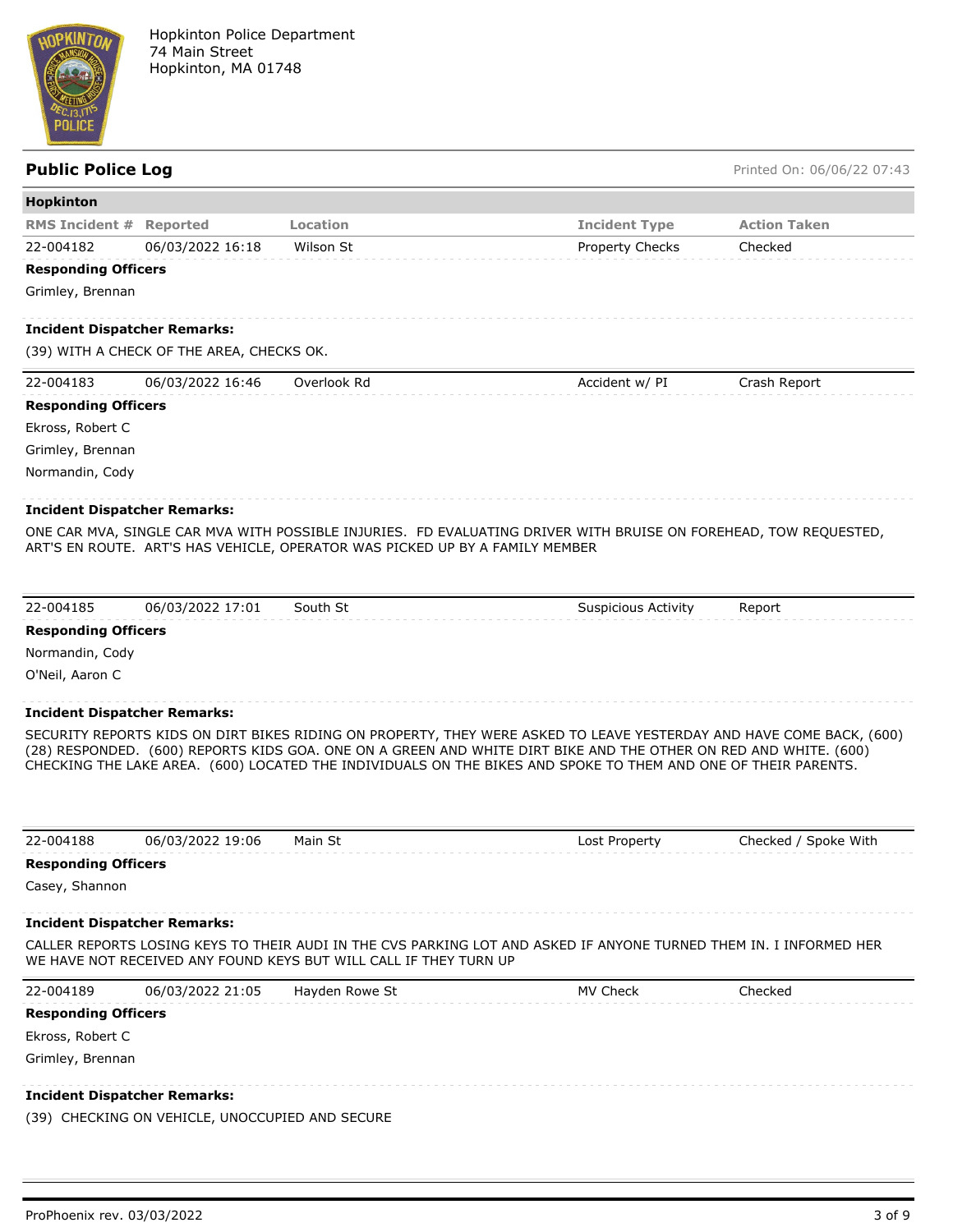

# **Public Police Log** Printed On: 06/06/22 07:43 **Hopkinton RMS Incident # Reported Location Incident Type Action Taken** 22-004190 06/03/2022 21:55 Main St **Property Checks** Completed **Responding Officers** Grimley, Brennan **Incident Dispatcher Remarks:** 22-004191 06/03/2022 22:14 Pratt Way Property Checks Checked / Secure **Responding Officers** Normandin, Cody **Incident Dispatcher Remarks:** (28) WITH A CHECK OF THE AREA, CHECKS OK. 22-004194 06/04/2022 00:57 South St Checked Property Checks Checked **Responding Officers** Ekross, Robert C 22-004195 06/04/2022 01:00 Parkwood Dr Property Checks Checked **Responding Officers** Schofield, Arthur I

| 22-004196                           | 06/04/2022 01:27 | Washington St | <b>Assist Other Police</b><br>Agency | Checked / Spoke With |
|-------------------------------------|------------------|---------------|--------------------------------------|----------------------|
| <b>Responding Officers</b>          |                  |               |                                      |                      |
| McKeon, Sean                        |                  |               |                                      |                      |
| Schofield, Arthur I                 |                  |               |                                      |                      |
| <b>Incident Dispatcher Remarks:</b> |                  |               |                                      |                      |

Holliston pd requesting mutual aid for a unknown vehicle in a driveway. Checked the area, no issues.

| 22-004197                  | 06/04/2022 03:55                    | Wilson St | <b>Property Checks</b>               | Checked                 |
|----------------------------|-------------------------------------|-----------|--------------------------------------|-------------------------|
| <b>Responding Officers</b> |                                     |           |                                      |                         |
| McKeon, Sean               |                                     |           |                                      |                         |
| 22-004202                  | 06/04/2022 10:50                    | Ash St    | <b>Assist Other Police</b><br>Agency | Checked / Negative Find |
| <b>Responding Officers</b> |                                     |           |                                      |                         |
| Dennis, Basit              |                                     |           |                                      |                         |
| Lyver, Brendon M           |                                     |           |                                      |                         |
| McKeon, Sean               |                                     |           |                                      |                         |
|                            | <b>Incident Dispatcher Remarks:</b> |           |                                      |                         |

Holliston had a domestic assault in their town and the offender fled scene heading into our town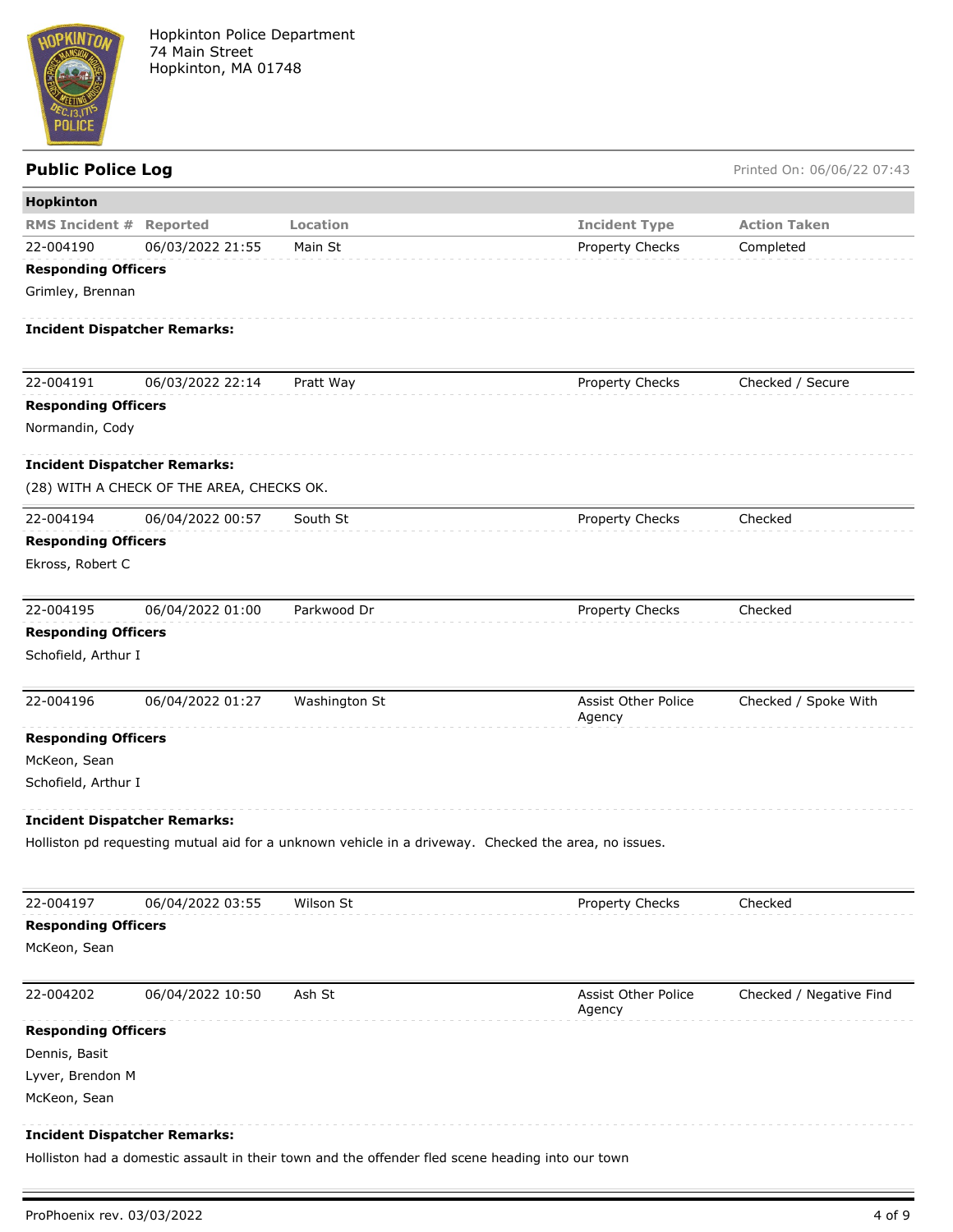

Public Police Log **Public Police Log** Printed On: 06/06/22 07:43

| Hopkinton                           |                  |                                                                                        |                                |                      |
|-------------------------------------|------------------|----------------------------------------------------------------------------------------|--------------------------------|----------------------|
| <b>RMS Incident #</b>               | Reported         | Location                                                                               | <b>Incident Type</b>           | <b>Action Taken</b>  |
| 22-004203                           | 06/04/2022 11:44 | Wilson St                                                                              | Property Checks                | Checked              |
| <b>Responding Officers</b>          |                  |                                                                                        |                                |                      |
| Dennis, Basit                       |                  |                                                                                        |                                |                      |
| <b>Incident Dispatcher Remarks:</b> |                  |                                                                                        |                                |                      |
| LNG CHECK. CHECKED OKAY. (30).      |                  |                                                                                        |                                |                      |
| 22-004210                           | 06/04/2022 14:11 | West Main St                                                                           | Vehicle Complaint              | Report               |
| <b>Responding Officers</b>          |                  |                                                                                        |                                |                      |
| Dennis, Basit                       |                  |                                                                                        |                                |                      |
| Lyver, Brendon M                    |                  |                                                                                        |                                |                      |
| McKeon, Sean                        |                  |                                                                                        |                                |                      |
| <b>Incident Dispatcher Remarks:</b> |                  |                                                                                        |                                |                      |
| REQUEST FOR 25                      |                  |                                                                                        |                                |                      |
| 22-004212                           | 06/04/2022 16:03 | Holt St                                                                                | Parking Complaint              | Checked / Spoke With |
| <b>Responding Officers</b>          |                  |                                                                                        |                                |                      |
| Ekross, Robert C                    |                  |                                                                                        |                                |                      |
| Grimley, Brennan                    |                  |                                                                                        |                                |                      |
|                                     |                  |                                                                                        |                                |                      |
| <b>Incident Dispatcher Remarks:</b> |                  |                                                                                        |                                |                      |
|                                     |                  | RP REPORTS NEIGHBORS ARE ALWAYS HAVING PARTIES AND CARS CANT GET THROUGH. CARS REMOVED |                                |                      |
| 22-004220                           | 06/04/2022 20:45 | South St                                                                               | Accident No Personal<br>Injury | Crash Report         |
| <b>Responding Officers</b>          |                  |                                                                                        |                                |                      |
| Normandin, Cody                     |                  |                                                                                        |                                |                      |
| O'Neil, Aaron C                     |                  |                                                                                        |                                |                      |
| <b>Incident Dispatcher Remarks:</b> |                  |                                                                                        |                                |                      |
|                                     |                  | Milford called reporting an accident that happened in our town.0                       |                                |                      |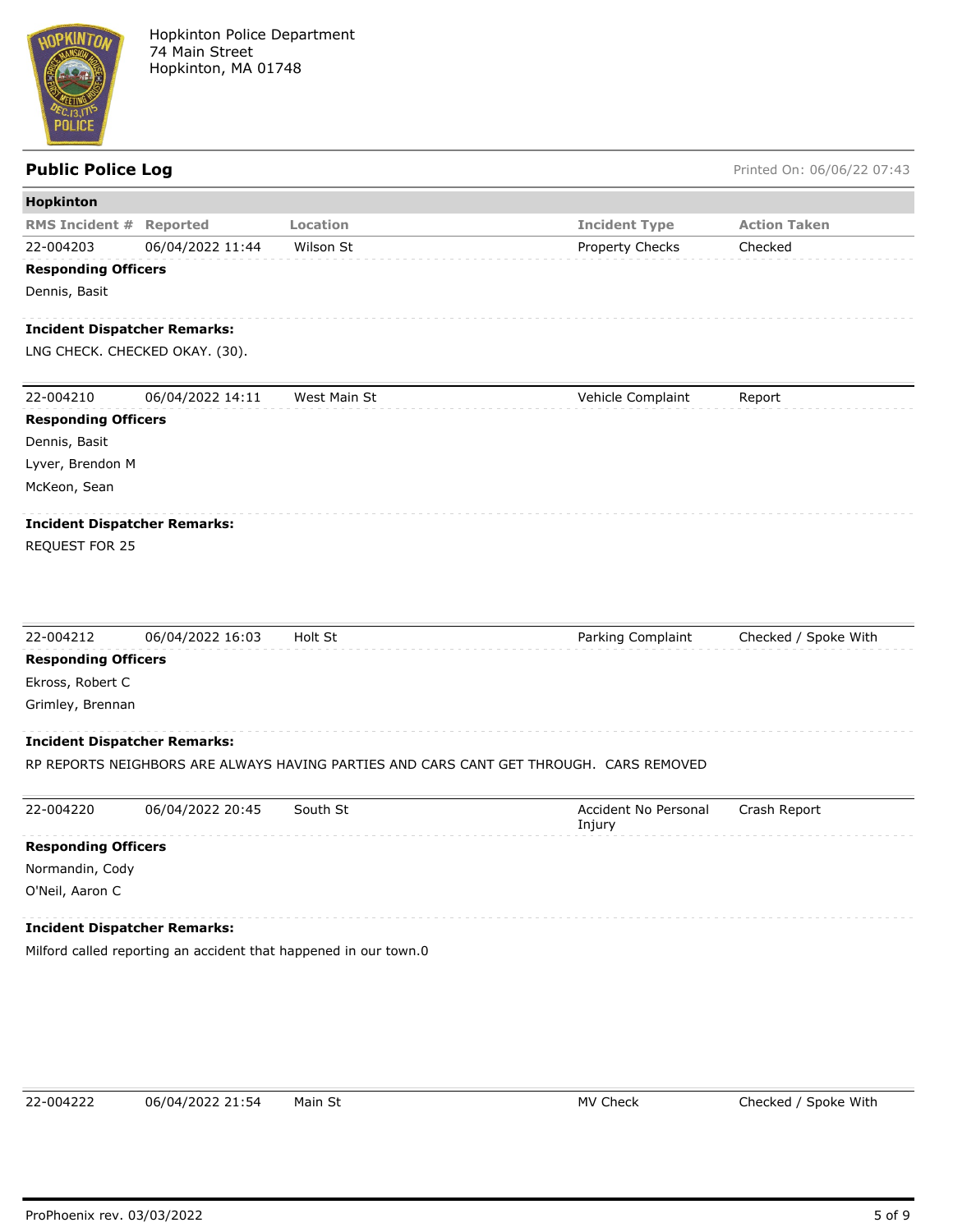

| <b>Public Police Log</b>       |                                                           |             |                                                                                                                                                                                                                                                                                                                                                     | Printed On: 06/06/22 07:43 |
|--------------------------------|-----------------------------------------------------------|-------------|-----------------------------------------------------------------------------------------------------------------------------------------------------------------------------------------------------------------------------------------------------------------------------------------------------------------------------------------------------|----------------------------|
| <b>Hopkinton</b>               |                                                           |             |                                                                                                                                                                                                                                                                                                                                                     |                            |
| <b>RMS Incident # Reported</b> |                                                           | Location    | <b>Incident Type</b>                                                                                                                                                                                                                                                                                                                                | <b>Action Taken</b>        |
| <b>Responding Officers</b>     |                                                           |             |                                                                                                                                                                                                                                                                                                                                                     |                            |
| Ekross, Robert C               |                                                           |             |                                                                                                                                                                                                                                                                                                                                                     |                            |
| Grimley, Brennan               |                                                           |             |                                                                                                                                                                                                                                                                                                                                                     |                            |
|                                | <b>Incident Dispatcher Remarks:</b>                       |             |                                                                                                                                                                                                                                                                                                                                                     |                            |
|                                |                                                           |             |                                                                                                                                                                                                                                                                                                                                                     |                            |
| 22-004224                      | 06/04/2022 22:28                                          | Wilson St   | Property Checks                                                                                                                                                                                                                                                                                                                                     | Checked                    |
| <b>Responding Officers</b>     |                                                           |             |                                                                                                                                                                                                                                                                                                                                                     |                            |
| Ekross, Robert C               |                                                           |             |                                                                                                                                                                                                                                                                                                                                                     |                            |
| Grimley, Brennan               |                                                           |             |                                                                                                                                                                                                                                                                                                                                                     |                            |
| 22-004226                      | 06/05/2022 00:01                                          | Parkwood Dr | Property Checks                                                                                                                                                                                                                                                                                                                                     | Checked                    |
| <b>Responding Officers</b>     |                                                           |             |                                                                                                                                                                                                                                                                                                                                                     |                            |
| McKeon, Sean                   |                                                           |             |                                                                                                                                                                                                                                                                                                                                                     |                            |
|                                |                                                           |             |                                                                                                                                                                                                                                                                                                                                                     |                            |
|                                | <b>Incident Dispatcher Remarks:</b>                       |             |                                                                                                                                                                                                                                                                                                                                                     |                            |
|                                |                                                           |             |                                                                                                                                                                                                                                                                                                                                                     |                            |
| 22-004227                      | 06/05/2022 00:24                                          | Wilson St   | Property Checks                                                                                                                                                                                                                                                                                                                                     | Checked                    |
| <b>Responding Officers</b>     |                                                           |             |                                                                                                                                                                                                                                                                                                                                                     |                            |
| Schofield, Arthur I            |                                                           |             |                                                                                                                                                                                                                                                                                                                                                     |                            |
|                                |                                                           |             |                                                                                                                                                                                                                                                                                                                                                     |                            |
| 22-004228                      | 06/05/2022 00:44                                          | Mayhew St   | Missing Person                                                                                                                                                                                                                                                                                                                                      | Report                     |
| <b>Responding Officers</b>     |                                                           |             |                                                                                                                                                                                                                                                                                                                                                     |                            |
| Ekross, Robert C               |                                                           |             |                                                                                                                                                                                                                                                                                                                                                     |                            |
| McKeon, Sean                   |                                                           |             |                                                                                                                                                                                                                                                                                                                                                     |                            |
| Schofield, Arthur I            |                                                           |             |                                                                                                                                                                                                                                                                                                                                                     |                            |
|                                | <b>Incident Dispatcher Remarks:</b>                       |             |                                                                                                                                                                                                                                                                                                                                                     |                            |
|                                |                                                           |             | (900) CHECKED MAYHEW CEMETARY. (27) CHECKED SANDY BEACH, ASHLAND CONTACTED FOR A K-9, BOLO ENTERED, CEMLEC<br>CONTACTED FOR A K-9, HOLLISTON CONTACTED, ENTERED IN TO NCIC AS MISSING, MSP CONTACTED FOR A K-9, MSP RESPONDING<br>WITH A K-9 AND A TROOPER TO ASSIST WESTBOROUGH CONTACTED FOR A K-9 UNABLE TO RESPOND. MILFORD CONTACTED FOR A K-9 |                            |
|                                |                                                           |             |                                                                                                                                                                                                                                                                                                                                                     |                            |
| 22-004229                      | 06/05/2022 00:49                                          | Lumber St   | <b>Property Checks</b>                                                                                                                                                                                                                                                                                                                              | Checked                    |
|                                | <b>Incident Dispatcher Remarks:</b>                       |             |                                                                                                                                                                                                                                                                                                                                                     |                            |
|                                | Areas checked in relation for missing party. Checked area |             |                                                                                                                                                                                                                                                                                                                                                     |                            |
|                                |                                                           |             |                                                                                                                                                                                                                                                                                                                                                     |                            |

22-004230 06/05/2022 04:25 Fruit St MV Check MV Check Checked / Spoke With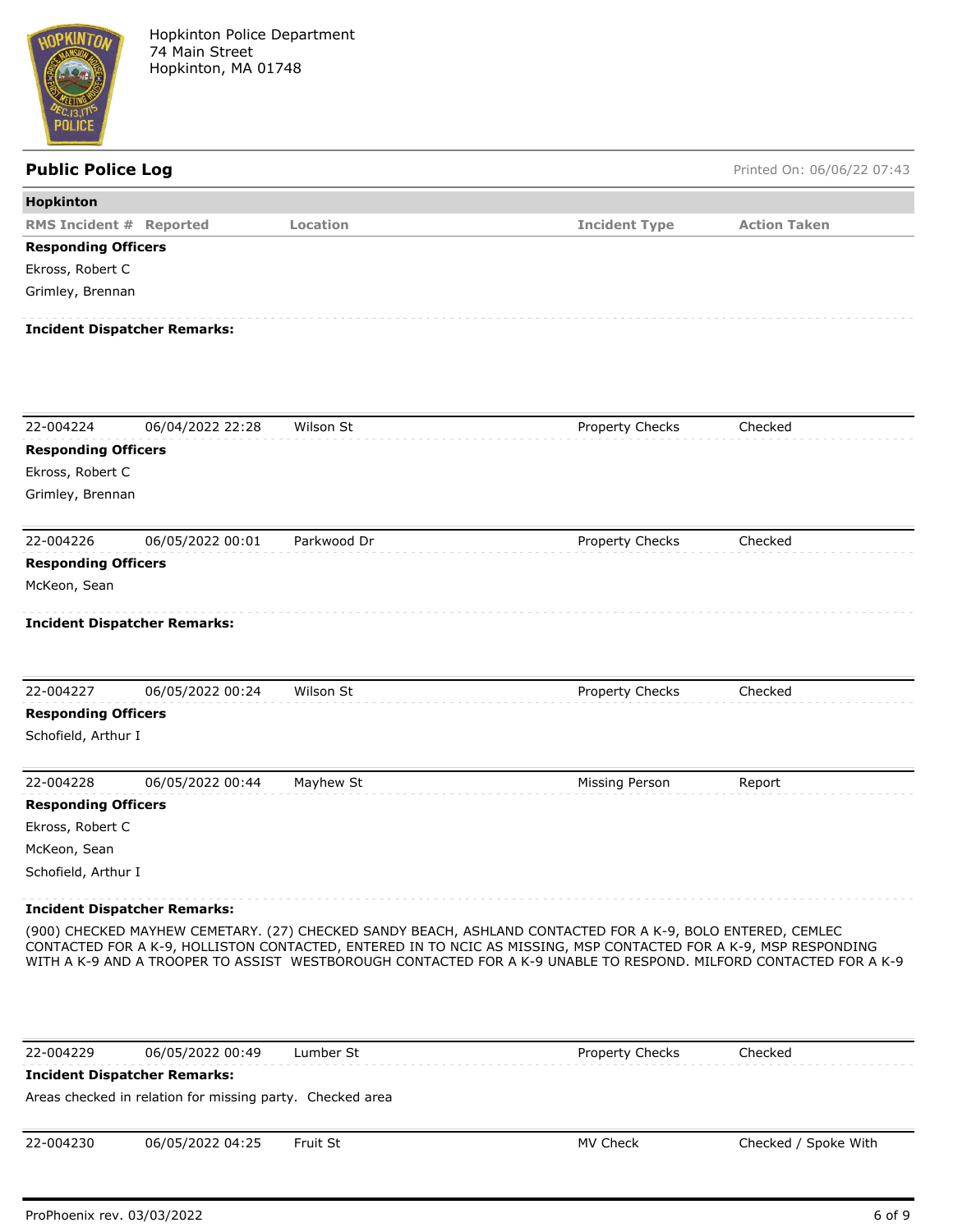

# **Public Police Log Printed On: 06/06/22 07:43 Hopkinton RMS Incident # Reported Location Incident Type Action Taken Responding Officers** McKeon, Sean **Incident Dispatcher Remarks:** CHECKS OKAY. SPOKE WITH. 22-004231 06/05/2022 05:36 Clinton St Assault Report **Responding Officers** McKeon, Sean Schofield, Arthur I **Incident Dispatcher Remarks:** 911 open line, numerous parties in the background yelling. UNABLE TO LOCATE INVOLVED PARTIES. 900 reports an assault took place, all set for now, VICTIM REFUSES EMS 22-004232 06/05/2022 08:30 Legacy Farms N Violation Town Bylaw Checked / Spoke With **Responding Officers** Dennis, Basit **Incident Dispatcher Remarks:** CALLER REPORTS CONSTRUCTION EQUIPMENT RUNNING WHEN IT SHOULDN'T BE ON A SUNDAY, ALSO STATES THEY HAVE BEEN PUSHING THE LIMITS AND STARTING EARLIER AND EARLIER BEFORE 7AM. (30) RESPONDED TO THE AREA (30) SPOKE WITH PARTY RUNNING THE EQUIPMENT AND ADVISED HIM OF THE BY LAWS, ALL SET. 22-004234 06/05/2022 08:44 Wilson St Property Checks Checked **Responding Officers** Dennis, Basit **Incident Dispatcher Remarks:** (30) WITH A CHECK OF THE AREA, CHECKS OK. 22-004235 06/05/2022 09:35 Wilson St Property Checks Checked **Responding Officers** Saletnik, Nicholas Santoro, Matthew J

## **Incident Dispatcher Remarks:**

(34) WITH A CHECK OF THE AREA, CHECKS OK.

| 22-004236                  | 06/05/2022 10:28 | Daniel Shays Rd | Assist Fire Department Assisted |  |
|----------------------------|------------------|-----------------|---------------------------------|--|
| <b>Responding Officers</b> |                  |                 |                                 |  |
| Normandin, Cody            |                  |                 |                                 |  |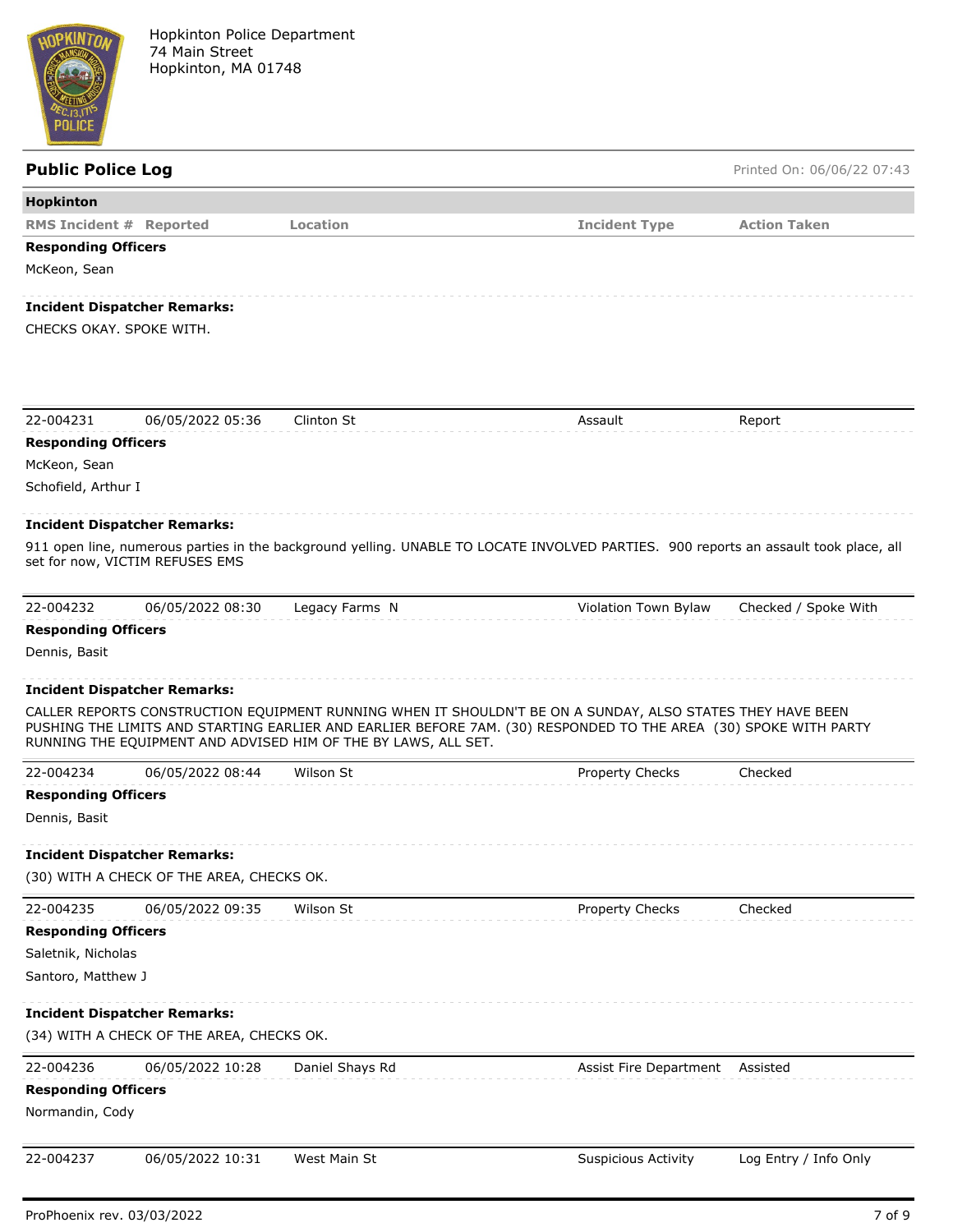

| <b>Public Police Log</b>            |                                                |                                                    |                                                                                                                                                                                                                                     | Printed On: 06/06/22 07:43 |
|-------------------------------------|------------------------------------------------|----------------------------------------------------|-------------------------------------------------------------------------------------------------------------------------------------------------------------------------------------------------------------------------------------|----------------------------|
| Hopkinton                           |                                                |                                                    |                                                                                                                                                                                                                                     |                            |
| <b>RMS Incident # Reported</b>      |                                                | Location                                           | <b>Incident Type</b>                                                                                                                                                                                                                | <b>Action Taken</b>        |
| <b>Responding Officers</b>          |                                                |                                                    |                                                                                                                                                                                                                                     |                            |
| Casey, Shannon                      |                                                |                                                    |                                                                                                                                                                                                                                     |                            |
| <b>Incident Dispatcher Remarks:</b> |                                                |                                                    |                                                                                                                                                                                                                                     |                            |
|                                     | HER VEHICLE AND THEN LEFT. LOG INFO/ENTRY ONLY |                                                    | WALK IN REPORTS A MALE PARTY APPROACHED HER AT PRICE CHOPPER PARKING LOT ASKING QUESTIONS ABOUT HER VEHICLE, SHE<br>TRIED NOT TO ENGAGE AND DID NOT GET A GOOD FEELING FROM HIM, HE THEN PROCEEDED TO TAKE A PICTURE OF THE LOGO ON |                            |
| 22-004238                           | 06/05/2022 11:13                               | Granite St                                         | Vandalism                                                                                                                                                                                                                           | Report                     |
| <b>Responding Officers</b>          |                                                |                                                    |                                                                                                                                                                                                                                     |                            |
| Saletnik, Nicholas                  |                                                |                                                    |                                                                                                                                                                                                                                     |                            |
| Santoro, Matthew J                  |                                                |                                                    |                                                                                                                                                                                                                                     |                            |
| <b>Incident Dispatcher Remarks:</b> |                                                |                                                    |                                                                                                                                                                                                                                     |                            |
|                                     |                                                | (34) RESPONDED AND SPOKE WITH RP, REPORT TO FOLLOW |                                                                                                                                                                                                                                     |                            |
|                                     |                                                |                                                    |                                                                                                                                                                                                                                     |                            |
| 22-004241                           | 06/05/2022 12:46                               | Main St                                            | Lost Property                                                                                                                                                                                                                       | Log Entry / Info Only      |
| <b>Responding Officers</b>          |                                                |                                                    |                                                                                                                                                                                                                                     |                            |
| Casey, Shannon                      |                                                |                                                    |                                                                                                                                                                                                                                     |                            |
|                                     |                                                |                                                    |                                                                                                                                                                                                                                     |                            |
| <b>Incident Dispatcher Remarks:</b> |                                                |                                                    |                                                                                                                                                                                                                                     |                            |
|                                     |                                                |                                                    | CALLER REPORTS LOSING HIS DRIVER'S LICENSE WHILE AT THE STATE PARK, LOG ENTRY/INFO ONLY                                                                                                                                             |                            |
|                                     |                                                |                                                    |                                                                                                                                                                                                                                     |                            |
| 22-004244                           | 06/05/2022 14:26                               | Clinton St                                         | <b>Suspicious Activity</b>                                                                                                                                                                                                          | Gone On Arrival            |
| <b>Responding Officers</b>          |                                                |                                                    |                                                                                                                                                                                                                                     |                            |
| Dennis, Basit                       |                                                |                                                    |                                                                                                                                                                                                                                     |                            |
| <b>Incident Dispatcher Remarks:</b> |                                                |                                                    |                                                                                                                                                                                                                                     |                            |
| NEGATIVE FIND.                      |                                                |                                                    | CALLER REPORTED SUSPICIOUS VEHICLE FOLLOWING HER ON HER WALK 10-15 MINUTES AGO. (30) CHECKED THE AREA WITH                                                                                                                          |                            |
| 22-004252                           | 06/05/2022 18:32                               | Cedar St                                           | <b>Suspicious Activity</b>                                                                                                                                                                                                          | Checked / Negative Find    |
| <b>Responding Officers</b>          |                                                |                                                    |                                                                                                                                                                                                                                     |                            |
| Ferreira, Jessica C                 |                                                |                                                    |                                                                                                                                                                                                                                     |                            |
| O'Neil, Aaron C                     |                                                |                                                    |                                                                                                                                                                                                                                     |                            |
| <b>Incident Dispatcher Remarks:</b> |                                                |                                                    |                                                                                                                                                                                                                                     |                            |
|                                     |                                                |                                                    | 911 CALLER REPORTED WHAT LOOKS LIKE A MOTHER WRESTLING HER SON. (600), (15) RESPONDED. NEGATIVE FIND.                                                                                                                               |                            |
|                                     |                                                |                                                    |                                                                                                                                                                                                                                     |                            |
| 22-004254                           | 06/05/2022 19:03                               | Wood St                                            | <b>Animal Calls</b>                                                                                                                                                                                                                 | Checked                    |